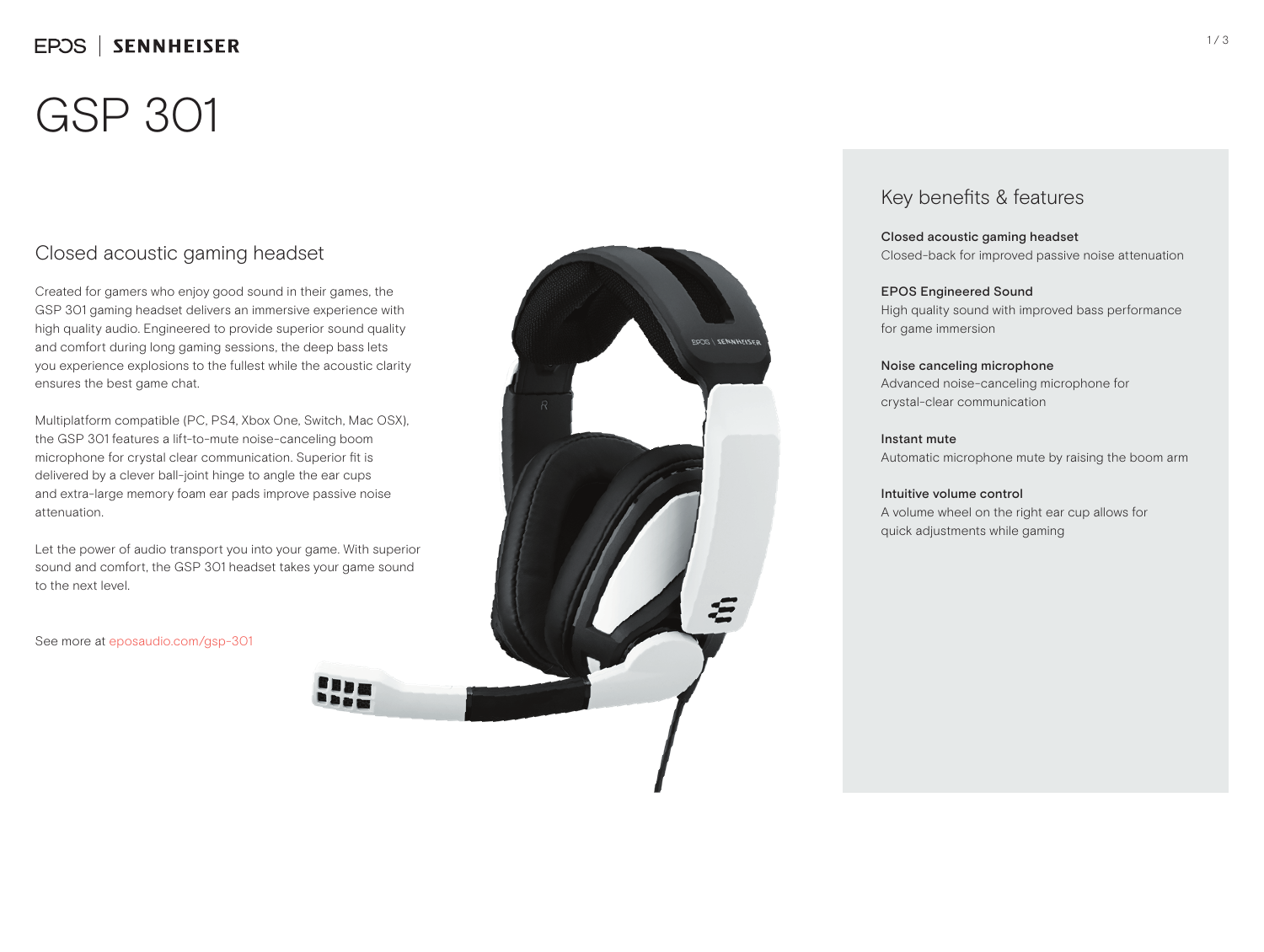## GSP 301

### Product data

#### General

| Ear coupling                 | Around ear                                                                 |
|------------------------------|----------------------------------------------------------------------------|
| Transducer principle         | Dynamic, closed                                                            |
| Cable length                 | 2 <sub>m</sub>                                                             |
| Connector plugs              | $2 \times 3.5$ mm $/1 \times 3.5$ mm<br>(PCV 05 Combo Audio Adaptor)       |
| Compatibility                | PC, Mac OSX, PS4, Xbox One, Switch,<br>and consoles with 3.5 mm jack input |
| Warranty                     | 2 years, international                                                     |
| Headphones                   |                                                                            |
| Frequency response           | 15-26,000 Hz                                                               |
| Impedance                    | 19 $\Omega$                                                                |
| Sound pressure level         | 113 dB                                                                     |
| And the company for a compa- |                                                                            |

| Microphone         |                  |  |  |
|--------------------|------------------|--|--|
| Frequency response | 10-15.000 Hz     |  |  |
| Pick-up pattern    | Noise-cancelling |  |  |
| Sensitivity        | $-41$ dBV/PA     |  |  |

| Dimension of product packaging<br>$(L \times W \times H)$ | 240 x 225 x 105 mm                                                 |  |
|-----------------------------------------------------------|--------------------------------------------------------------------|--|
| Package weight<br>(incl. complete product and packaging)  | 606 g                                                              |  |
| Dimension of master carton<br>$(L \times W \times H)$     | 600 x 540 x 290 mm                                                 |  |
| Units in distributor master carton                        | 1O                                                                 |  |
| Languages                                                 | English, German, French, Spanish,<br>Italian, Dutch and Portuguese |  |
| <b>Content of delivery</b>                                |                                                                    |  |
| What's in the box                                         | PCV 05 Combo Audio Adaptor, Safety Guide                           |  |

#### 2 / 3